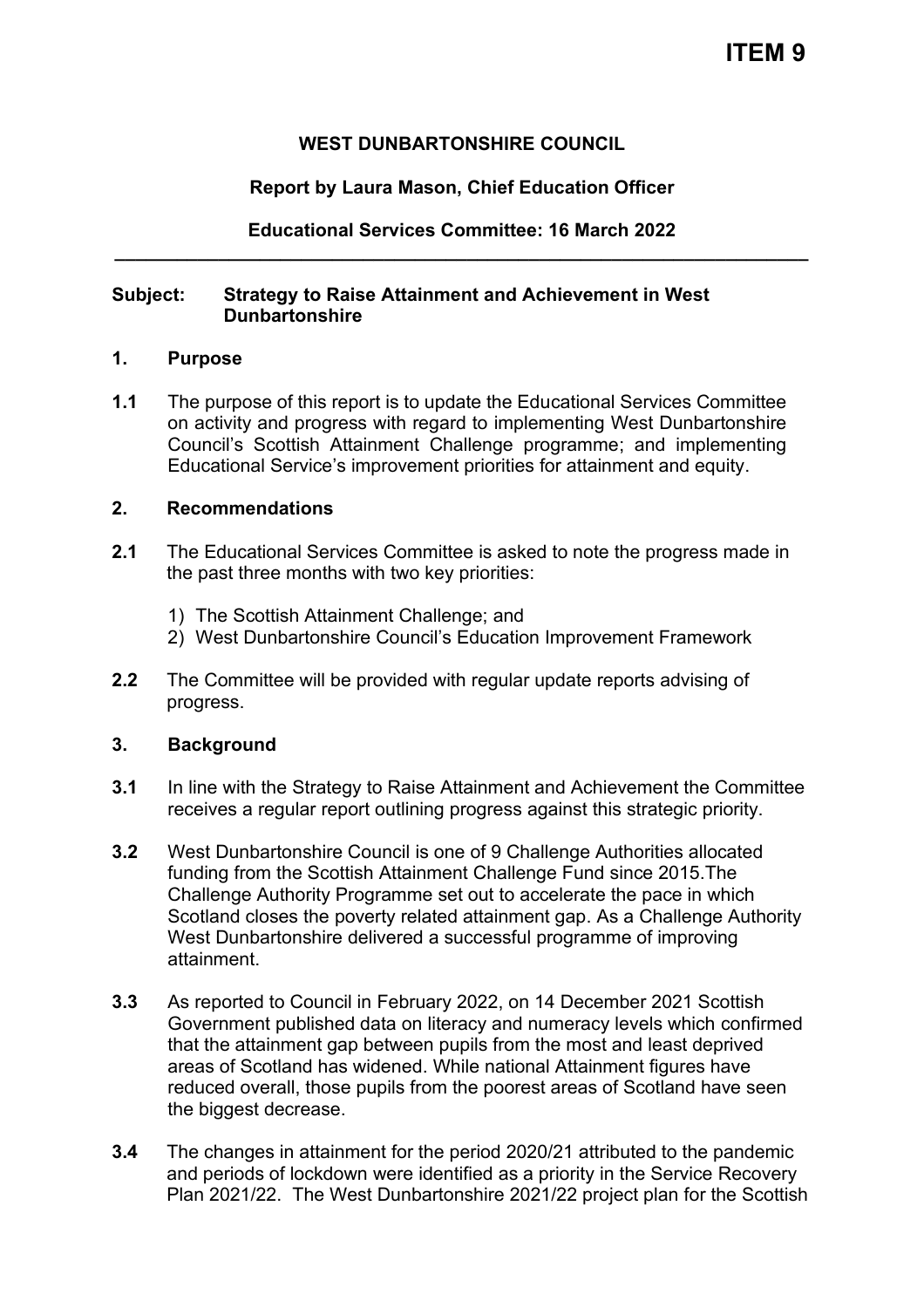Attainment Challenge and Improvement Framework programme was adapted to support recovery and renewal focussing on 3 key priorities:

- health and well being ;
- literacy and numeracy attainment; and
- accelerated progress to narrow the poverty gap.
- **3.5** West Dunbartonshire Council's adjusted Scottish Attainment Challenge Project Plan for 2021/22 is on track with an end of year budget forecast to be submitted to Scottish Government in March predicting full budget spend for the session 2021/22.
- **3.6** Our schools and early learning and childcare settings are still facing many operational challenges such as increased staff absence due to the pandemic. The commitment to providing high quality experiences by our schools is commendable with staff regularly adapting and adjusting to accommodate any revisions to COVID guidance and also to ensure continuity in learning despite staff absence.
- **3.7** Despite the challenges of the current context of the pandemic our schools continue to deliver education developments in the curriculum, learning, teaching and assessment. West Dunbartonshire schools are focused on delivering improved attainment and equity outcomes and ensure our children and young people experience a wide ranging, motivating offer linked to the national aspirations in the Curriculum for Excellence.

### **4.0 Main Issues**

### **4.1** The Scottish Attainment Challenge

- **4.1.1** From 2022/23 the new Scottish Attainment Challenge funding model will reduce the annual income to West Dunbartonshire reducing the capacity of the service to deliver strategic priorities for raised attainment and achievement. Analysis of attainment data has identified schools with high levels of performance and schools requiring additional support to accelerate progress to improve levels of attainment and narrow the attainment gap.
- **4.1.3** West Dunbartonshire's lead officer for Scottish Attainment Challenge and Attainment Advisor conducted meetings with headteachers between January and March 2022 to review each school's attainment and attainment gap; planning for Pupil Equity Funding; and the quality of delivery of improvements to raise attainment and narrow the attainment gap. The evidence gathered will be used to inform the next phase of planning for the Scottish Attainment Challenge programme in West Dunbartonshire.
- **4.1.4** At the time of writing this report West Dunbartonshire's Scottish Attainment Challenge Plan for 2022/23 was in draft form to be submitted to Scottish Government in March 2022. The plan will be presented to Education Committee in June 2022.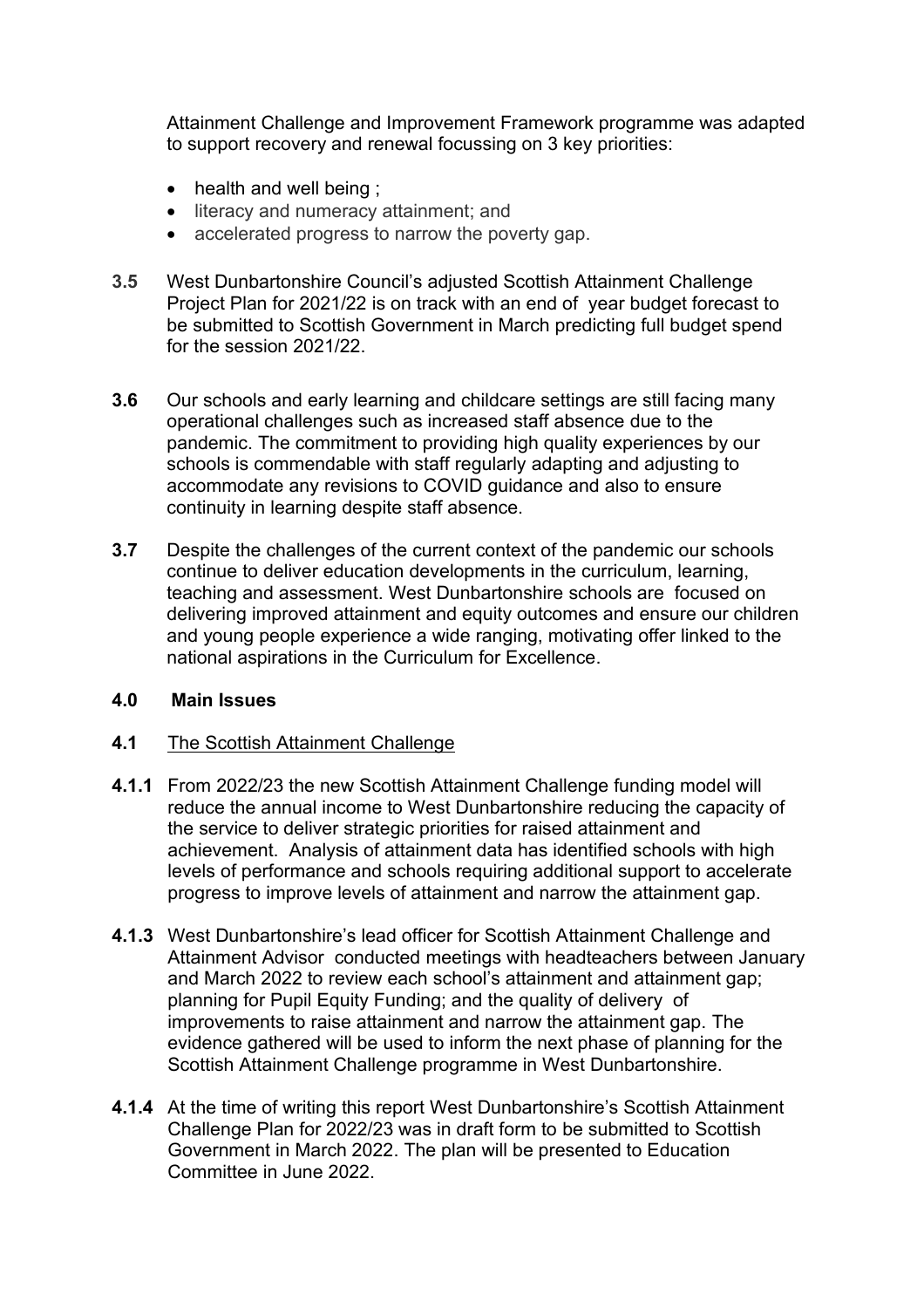### **4.2** West Dunbartonshire Improvement Framework

The Service has developed a robust Improvement Framework which aims to provide support and challenge to deliver improved outcomes. In the period December 2021 to March 2022 officers have prioritised conducting Performance Reviews in all schools.

### **4.2.1** Performance Reviews

Reviews are being conducted in both primary and secondary schools. The reviews scrutinise attainment data, targets and predictions. Officers work in collaboration with headteachers to make recommendations and identify areas for improvement. Reviews to examine the predicted levels of achievement for pupils in the Senior Phase in this year's Scottish Qualification Awards are scheduled for March 2022. Reviews to examine predicted attainment in Curriculum for Excellence Levels in the Broad General Education (P1, P4, P7 and S3) are scheduled between February and March 2022. Officers will monitor progress and impact of any recommendations at follow up reviews in April, May and June 2022.

# **4.2.2** School Statistical Reports

The Service Data and Performance Officer has conducted meetings with primary headteachers to discuss the School's Statistical Reports. These reports provide detailed profiles of a school's context and analyse levels of performance against local and national comparators. The meetings focussed on discussing performance and trends in the areas of attainment, attendance, exclusion and equity gap. Primary schools are using this data to inform planning for improvement and to ensure targeted Covid recovery planning.

### **4.5** Education Development

### **4.5.1** Anti- sectarian education

As reported to Committee in December 2022 West Dunbartonshire has commissioned Show Racism the Red Card and Nil By Mouth to deliver learning programmes in all schools. There has been a very high uptake of the offer since its launch in November: Show Racism the Red Card has delivered 27 workshops in 14 schools working with 1181 young people with another 62 sessions planned for March. Nil By Mouth has worked with 615 young people across15 primary schools; and 30 of our young people in S4-S6 who are working towards apprenticeships in the care sector as part of their workplace training programme.

### **4.5.2** Campus@wdc

West Dunbartonshire's online learning learning campus Campus@wdc continues to grow and develop. The campus provides a wide range of learning content for our children and young people on campus@WDCLearners; and for our staff on campus@WDCEducators. The campus hosts a wide range of curriculum content judged high quality which can be used by staff to inform and evaluate the quality of their planning against.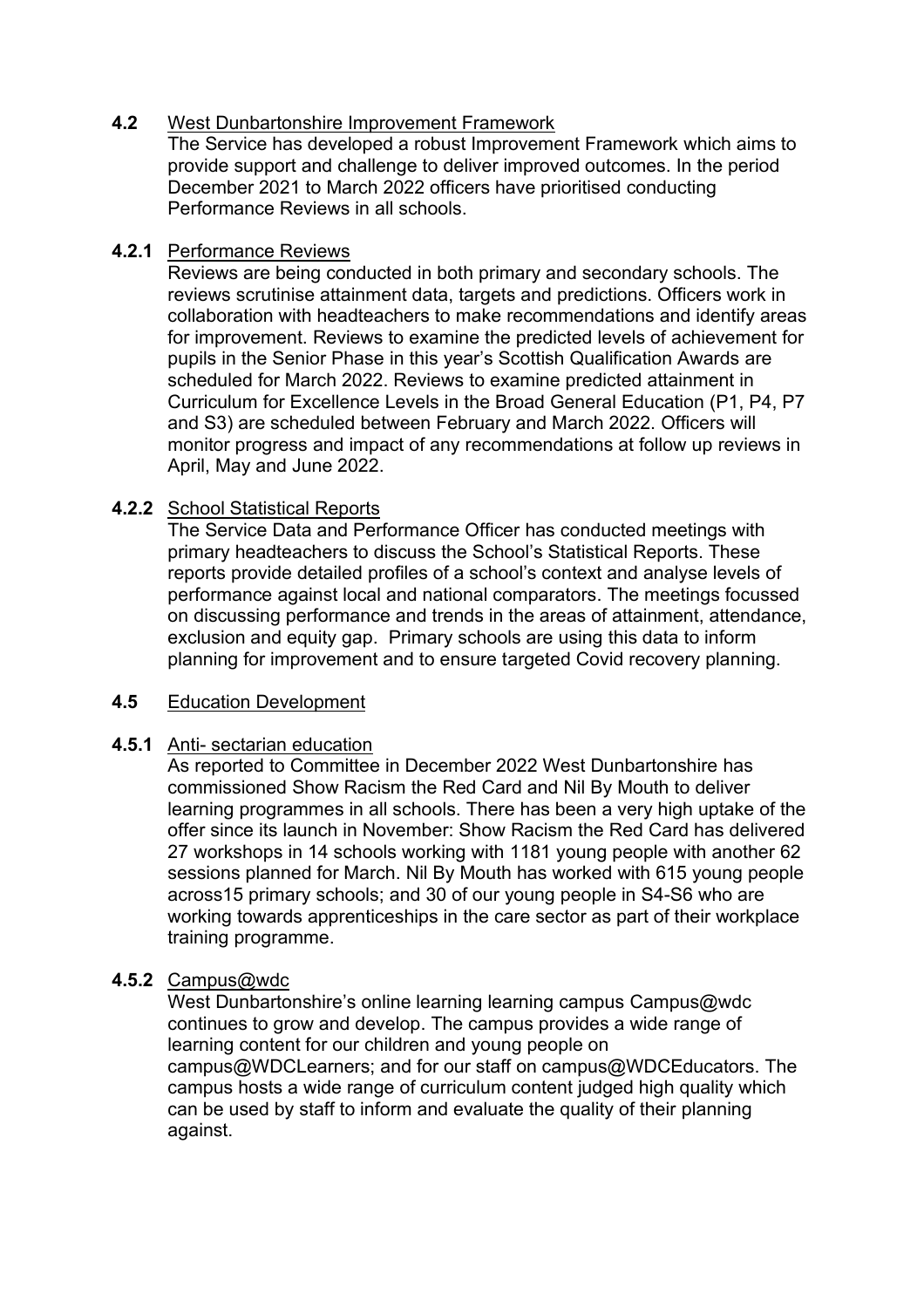# **4.5.3** Children's Mental Health Week

 Children's Mental Health Week took place on 7-13 February 2022. This year's theme is Growing Together. To assist our schools with planning our Health Development Officer produced a bank of resources shared on the Ourcloud home page:

[https://sites.google.com/ourcloud.buzz/public/home-learning](https://sites.google.com/ourcloud.buzz/public/home-learning-resources/childrens-mental-health-week?authuser=0)[resources/childrens-mental-health-week?authuser=0](https://sites.google.com/ourcloud.buzz/public/home-learning-resources/childrens-mental-health-week?authuser=0) 

# **4.5.4** Creative Learning Project

Educational Services were successful with a project bid to Education Scotland/Creative Scotland to receive a Creative Learning Network Fund. The fund will support the delivery of a Creative Learning project called 'Making Space' which aims to support young people who have or are experiencing difficult transitions or changes in their life. The project will be piloted in 3 primary schools (Our Holy Reedemer, Linnvale and Whitecrook Primaries) between February and June 2022. The children will explore feelings and learn coping strategies through art-making, yoga and learning in the outdoors. A digital teaching resource will also be developed and shared with our schools.

### **4.5.5** Languages Week Scotland

Languages Week Scotland took place from 31 January - 4 February 2022. The theme was: "The 'Rights' Approach - incorporating learners' rights within Scotland's languages landscape." Young People and families across West Dunbartonshire were invited to celebrate and highlight the signed and spoken languages used and learned across West Dunbartonshire.

During the week there were opportunities to access resources, attend online information events and training linking to a wide range of language, intercultural and rights-based learning. Young people and families were able to get involved with a host of West Dunbartonshire daily language challenges and learning activities to showcase their knowledge and understanding of language learning, as well as the importance of valuing linguistic diversity and the United Nations Convention on the Rights of the Child, (UNCRC).

The West Dunbartonshire Languages Week Scotland website can be accessed [here.](https://sites.google.com/ourcloud.buzz/wdc12languages/scotland-languages-week)<sup>1</sup>

# **4.5.6** Skills for Learning, Life and Work

Building on our curriculum offer to develop children and young people's skills for learning, life and work two curriculum developments are underway: a review of the Senior Phase Curriculum; and the development of a West Dunbartonshire Skills Framework.

# **4.5.7** Senior Phase Curriculum Review

Educational Services is currently undertaking a review of the senior phase across our secondary schools with a view to further enhancing the breadth and depth of our curriculum for young people as they prepare for post school destinations. An audit of existing provision of national qualifications across our schools is being conducted with a view to sharing practice and enhancing

<sup>1</sup> <https://sites.google.com/ourcloud.buzz/wdc12languages/scotland-languages-week>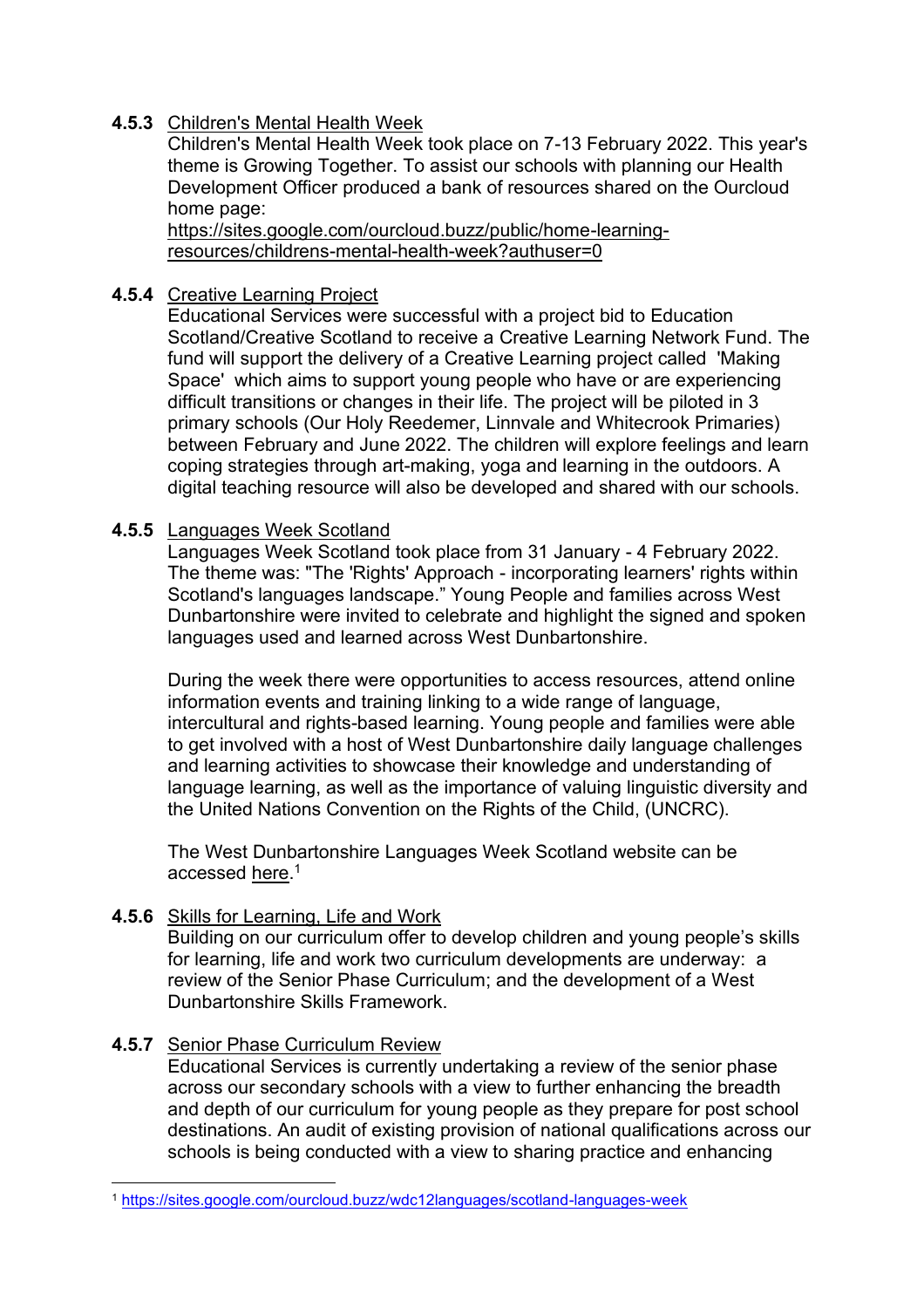capacity both at individual school level, via consortia arrangements and college provision. An audit of achievement opportunities, including accredited courses and programmes, will complement this enabling schools to enhance opportunities for young people to develop skills for learning, life and work.

### **4.5.8** West Dunbartonshire Skills Framework

A bespoke West Dunbartonshire Skills Framework is being developed. The Framework will underpin curriculum planning and enable us to record and celebrate the many achievements of our young people as they progress though school into positive and sustained destinations. The Framework is structured around a set of six Competencies which aim to develop knowledge, skills, attributes and qualifications.

### **4.5.9** Project Based Learning Skills

A professional learning package is being offered on Project Based Learning where staff engage in planning learning across a wide range of curriculum experiences focussing on developing skills for learning, life and work. To support this work a suite of high quality exemplar materials is being produced by our staff:

- 5 Exemplar training websites are being created to support teachers in the delivery of Project Based Learning. These sites include videos of teachers explaining how they plan and implement projects. 2 of the sites have been completed : <u>Goose Guardians<sup>2</sup> an[d Ada Twist](https://sites.google.com/ourcloud.buzz/ada-twist-scientist/home)<sup>3</sup></u>
- 31 Primary Probationers have completed introduction to Project Based Learning. They are implementing their projects before March 2022, before showcasing their Projects in the final term. For example, Kilbowie Primary school produced an excellent interdisciplinary learning project on "Fixing Fast Fashion" with his P6 class in Kilbowie Primary School. [Project](https://drive.google.com/file/d/1oUix8xXN_Y6LEWHkX3NH8tG6L0HT2acz/view?usp=sharing)  [Outline](https://drive.google.com/file/d/1oUix8xXN_Y6LEWHkX3NH8tG6L0HT2acz/view?usp=sharing)<sup>4</sup>
- Staff from Clydebank High and Our Lady and St Patrick's High Schools have collaborated on implementing a Project Based Learning approach to a Youth Philanthropy Initiative - [Project Outline](https://drive.google.com/file/d/109JZbRYU8qekLUb0opQsxrUocJv_mNym/view?usp=sharing)<sup>5</sup>

### **4.6** Improving Our Classrooms

19 class teachers from Primary and Secondary schools have been taking part in the Improving our Classroom Programme this year with the West Partnership. Each teacher has submitted their Initial Case Study for Improvement Outline which identifies an intervention that will raise attainment in Literacy or Numeracy. The 19 teachers have taken part in 13 Webinars, 3 in person check in days and weekly trio discussions. In June the teachers will submit their full Case Study for Improvement which will be assessed to gain Masters Level Credits.

# **5. People Implications**

<sup>5</sup> [https://drive.google.com/file/d/109JZbRYU8qekLUb0opQsxrUocJv\\_mNym/view?usp=sharing](https://drive.google.com/file/d/109JZbRYU8qekLUb0opQsxrUocJv_mNym/view?usp=sharing)

<sup>2</sup> <https://sites.google.com/ourcloud.buzz/gooseguardians/home>

<sup>3</sup> <https://sites.google.com/ourcloud.buzz/ada-twist-scientist/home>

<sup>4</sup> [https://drive.google.com/file/d/1oUix8xXN\\_Y6LEWHkX3NH8tG6L0HT2acz/view?usp=sharing](https://drive.google.com/file/d/1oUix8xXN_Y6LEWHkX3NH8tG6L0HT2acz/view?usp=sharing)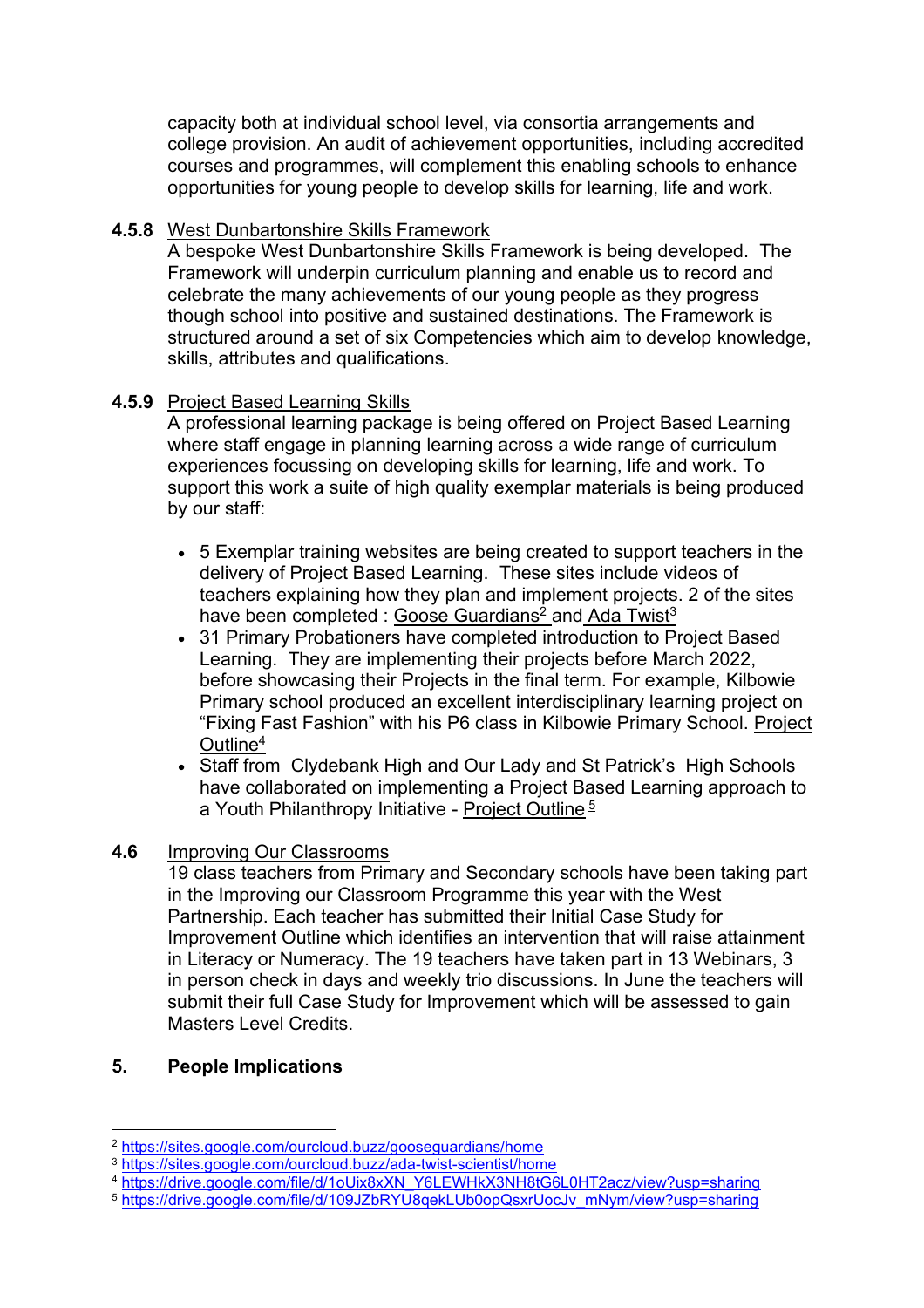- **5.1** As reported to Council in February 2022 the Scottish Attainment Challenge funding enabled the provision of additional temporary (seconded) funded posts within the education service, partner council services and external providers. The main areas supported through this additionality are: early intervention in learning, welfare advice and poverty support, nurturing mental well being, community safety, school and learning community collaboration to improve quality, professional learning and personalised learning pathways. The decreased funding will reduce the number of staff available to deliver in these areas with the seconded staff returning to their substantive posts, and any backfill element will cease.
- **5.2** As reported to Council in February 2022 in session 2021/22 the Scottish Attainment Challenge is funding 41.5 posts as detailed in Table 1: Table 1:

| <b>Planned Staffing Breakdown</b>                                                                                     | <b>FTE planned</b> |
|-----------------------------------------------------------------------------------------------------------------------|--------------------|
| Data Analysis Officer                                                                                                 |                    |
| <b>Education Development Officers</b>                                                                                 | 3.4                |
| Family Link / Outreach Worker                                                                                         | 17                 |
| Psychologist                                                                                                          | 1.5                |
| <b>Teachers</b>                                                                                                       |                    |
| Others - Project Manager, Excellence &<br>Equity Lead, Police Officer, Senior Phase<br>Officer, Professional Learning | 11.6               |
| Staff Total 2021/22                                                                                                   | 41.5               |

The new funding model will reduce this number of posts by 42% from 41.5 to 24.07 posts by 2025/2026.

# **6. Financial and Procurement Implications**

Since its inception in 2015/16 to March 2022 the Council will have received £12,642,432 in funding. Attainment Challenge allocations to the Council have been £2,043,815 in both 2020/21 and 2021/22. Funding in 2022/23 is anticipated to be £1,745,797 which is a reduction of £298,018 in 2022/23.

# **7. Risk Analysis**

**7.1** The reduced funding model coupled with the current context of the pandemic increases risk of a negative impact on priorities to reduce inequalities and improve outcomes for all learners in our communities.

# **8. Equalities Impact Assessment**